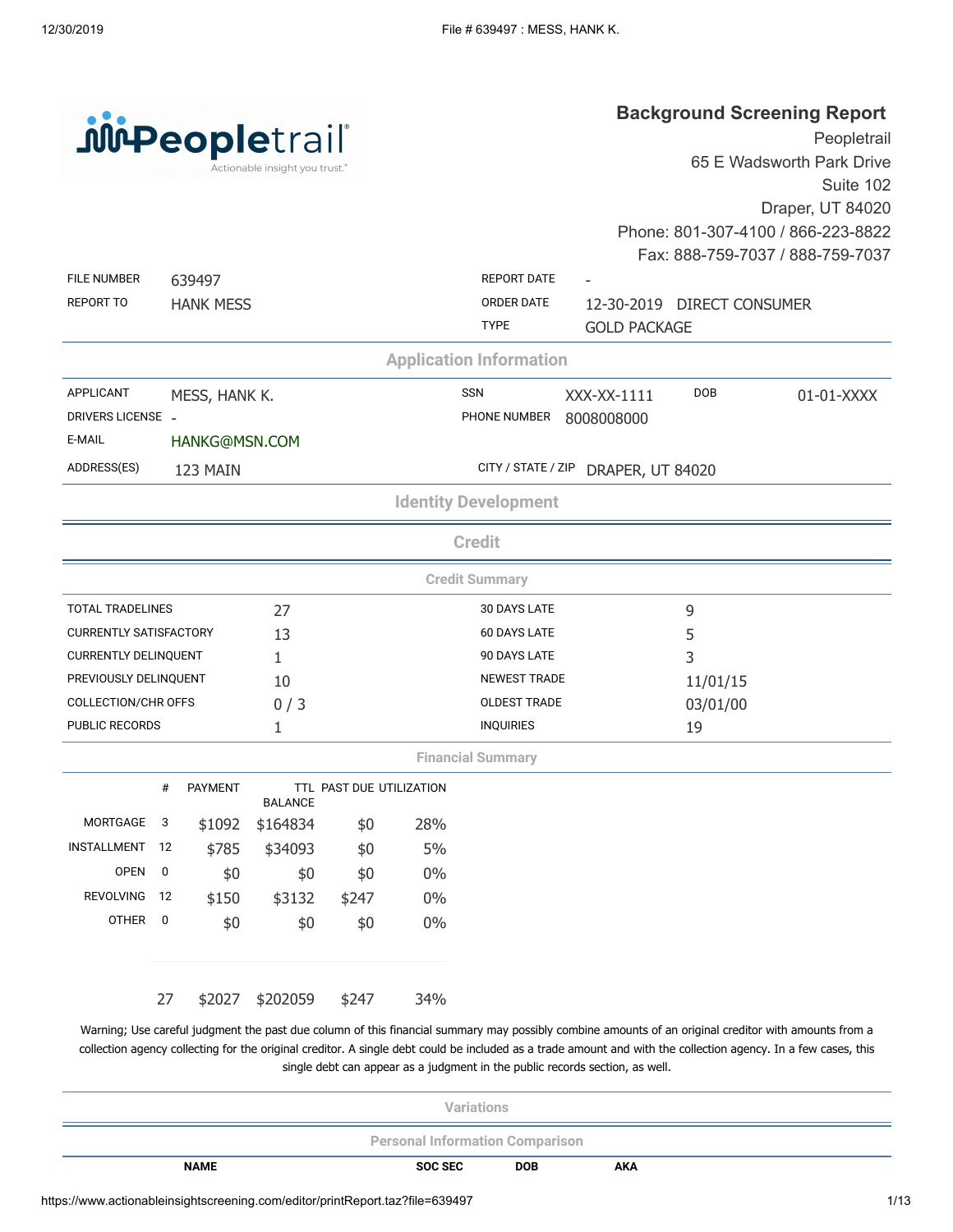| 12/30/2019 |  |
|------------|--|
|            |  |

File # 639497 : MESS, HANK K.

HANK MESS

| APPLICANT | MESS, HANK K | XXX-XX-1111 01/01/XXXX |          |               |
|-----------|--------------|------------------------|----------|---------------|
| TU        | MESS, HANK   | MATCH                  | 01/09/XX | DOB: 01/09/XX |
|           |              | <b>MATCH</b>           |          | MESS, HANK, D |

SOCIAL SECURITY FRAUD SEARCH

MESS, HANK

TU AVAILABLE AND CLEAR

| IU.                                                                                                           | AVAILABLE AND CLEAR              |                                                                                                                   |                              |                                   |                                  |                |                                 |                   |                                  |                                                                                                 |                        |
|---------------------------------------------------------------------------------------------------------------|----------------------------------|-------------------------------------------------------------------------------------------------------------------|------------------------------|-----------------------------------|----------------------------------|----------------|---------------------------------|-------------------|----------------------------------|-------------------------------------------------------------------------------------------------|------------------------|
|                                                                                                               |                                  |                                                                                                                   |                              | <b>Address Comparison</b>         |                                  |                |                                 |                   |                                  |                                                                                                 |                        |
| APPLICANT<br>APPLICANT                                                                                        | <b>ADDRESS</b><br>TU<br>TU       | 8315 BUNKER HILL RD IBERIA, MO 65486<br>20200 3RD CT 1, IBERIA, MO 65486<br>8315 BUNKER HILL RD, IBERIA, MO 65486 |                              |                                   |                                  |                |                                 |                   |                                  | <b>REPORTED</b><br>04/25/16<br>201412                                                           |                        |
| <b>APPLICANT</b>                                                                                              | TU                               | 8351 BUNKER HILL RD, IBERIA, MO 65486                                                                             |                              |                                   |                                  |                |                                 |                   |                                  | 201409                                                                                          |                        |
|                                                                                                               |                                  |                                                                                                                   |                              | <b>Employment Comparison</b>      |                                  |                |                                 |                   |                                  |                                                                                                 |                        |
|                                                                                                               | <b>COMPANY</b>                   |                                                                                                                   |                              |                                   | <b>POSITION</b>                  |                |                                 |                   |                                  | <b>REPORTED</b>                                                                                 |                        |
| APPLICANT                                                                                                     | <b>VCTRN CNMAS</b><br>TU         |                                                                                                                   |                              |                                   |                                  |                |                                 |                   |                                  |                                                                                                 |                        |
| <b>APPLICANT</b>                                                                                              | TU                               | <b>VICTORIAN CINEMAS</b>                                                                                          |                              |                                   |                                  | <b>MANAGER</b> |                                 |                   |                                  |                                                                                                 |                        |
|                                                                                                               |                                  |                                                                                                                   |                              | <b>Credit Bureau Report</b>       |                                  |                |                                 |                   |                                  |                                                                                                 |                        |
|                                                                                                               |                                  |                                                                                                                   |                              | <b>Scores</b><br><b>HANK MESS</b> | XXX-XX-1111                      |                |                                 |                   |                                  |                                                                                                 |                        |
| 528 - TRANSUNION/FICO CLASSIC (98)<br>- SERIOUS DELINQUENCY, AND PUBLIC RECORD OR COLLECTION FILED (CODE 038) |                                  |                                                                                                                   |                              |                                   |                                  |                |                                 |                   |                                  |                                                                                                 |                        |
| - LEVEL OF DELINQUENCY ON ACCOUNTS (CODE 002)                                                                 |                                  |                                                                                                                   |                              |                                   |                                  |                |                                 |                   |                                  |                                                                                                 |                        |
| - TIME SINCE DELINQUENCY IS TOO RECENT OR UNKNOWN (CODE 013)                                                  |                                  |                                                                                                                   |                              |                                   |                                  |                |                                 |                   |                                  |                                                                                                 |                        |
| PROPORTION OF BALANCES TO CREDIT LIMITS IS TOO HIGH ON BANK REVOLVING OR OTHER REVOLVING                      |                                  |                                                                                                                   |                              |                                   |                                  |                |                                 |                   |                                  |                                                                                                 |                        |
| ACCOUNTS (CODE 010)                                                                                           |                                  |                                                                                                                   |                              |                                   |                                  |                |                                 |                   |                                  | DEROGATORY INFORMATION WAS FOUND ON THE FILE, AND INQUIRIES IMPACTED THE CREDIT SCORE (CODE FA) |                        |
|                                                                                                               |                                  |                                                                                                                   |                              | <b>Credit History</b>             |                                  |                |                                 |                   |                                  |                                                                                                 |                        |
|                                                                                                               |                                  |                                                                                                                   |                              |                                   |                                  |                |                                 | <b>HISTORICAL</b> |                                  |                                                                                                 |                        |
| <b>CREDITOR</b>                                                                                               | <b>OPENING</b><br><b>DATE</b>    | <b>REPORTED</b><br><b>DATE</b>                                                                                    | <b>HIGH</b><br><b>CREDIT</b> | <b>BALANCE</b>                    | <b>PAST DUE</b><br><b>AMOUNT</b> |                | <b>TIMES</b><br><b>PAST DUE</b> |                   | <b>TYPE</b>                      | <b>PRESENT STATUS</b>                                                                           | Е<br>C<br>$\mathbf{o}$ |
|                                                                                                               | <b>MONTHS</b><br><b>REVIEWED</b> | <b>DLA</b>                                                                                                        |                              |                                   |                                  |                |                                 | $30, 60, 90+$     | <b>TERMS</b>                     |                                                                                                 | A                      |
| COUNTRYWIDE                                                                                                   | 04/01/15<br>09                   | 03/01/16<br>201603                                                                                                |                              | \$166300 \$164834                 | \$100                            | 0              | $\mathbf 0$                     | $\mathbf{0}$      | <b>MTG</b><br>360<br>\$1092      | <b>AS AGREED</b>                                                                                | B                      |
|                                                                                                               |                                  | <b>Remarks: CONVENTIONAL REAL ESTATE MORTGAGE</b>                                                                 |                              |                                   |                                  |                |                                 |                   |                                  |                                                                                                 |                        |
| WFFINACCPT                                                                                                    | 11/01/14<br>16                   | 03/01/16                                                                                                          | \$37133                      | \$34093                           | \$0                              | $\mathbf{1}$   | $\mathbf{0}$                    | 0                 | <b>AUTO</b><br>72<br>\$785       | <b>CUR WAS 30</b>                                                                               | B                      |
|                                                                                                               | <b>Late Dates: 2/16-30</b>       |                                                                                                                   |                              |                                   |                                  |                |                                 |                   |                                  |                                                                                                 |                        |
| WF FIN BANK                                                                                                   | 07/01/15<br>08                   | 04/01/16<br>201511                                                                                                | \$500                        | \$796                             | \$247                            |                | $1 \quad 1$                     | 2                 | <b>REV</b><br><b>MIN</b><br>\$47 | DELINQ 120+ B                                                                                   |                        |
|                                                                                                               | <b>Remarks: CLOSED</b>           | Late Dates: 4/16-120, 3/16-90, 2/16-60, 1/16-30                                                                   |                              |                                   |                                  |                |                                 |                   |                                  |                                                                                                 |                        |
| GEMB/JCP                                                                                                      | 01/01/15<br>14                   | 03/01/16<br>201603                                                                                                | \$1000                       | \$755                             | \$0                              | $\mathbf{1}$   | $\pmb{0}$                       | $\mathbf 0$       | <b>REV</b><br>MIN<br>\$37        | CUR WAS 30                                                                                      | B                      |
|                                                                                                               | <b>Late Dates: 8/15-30</b>       |                                                                                                                   |                              |                                   |                                  |                |                                 |                   |                                  |                                                                                                 |                        |
| <b>FASHION BUG</b>                                                                                            | 07/01/05<br>48                   | 04/01/16<br>201604                                                                                                | \$1200                       | \$730                             | \$0                              | $\overline{2}$ | $\pmb{0}$                       | $\mathbf 0$       | <b>REV</b><br><b>MIN</b>         | CUR WAS 30                                                                                      | B                      |

\$37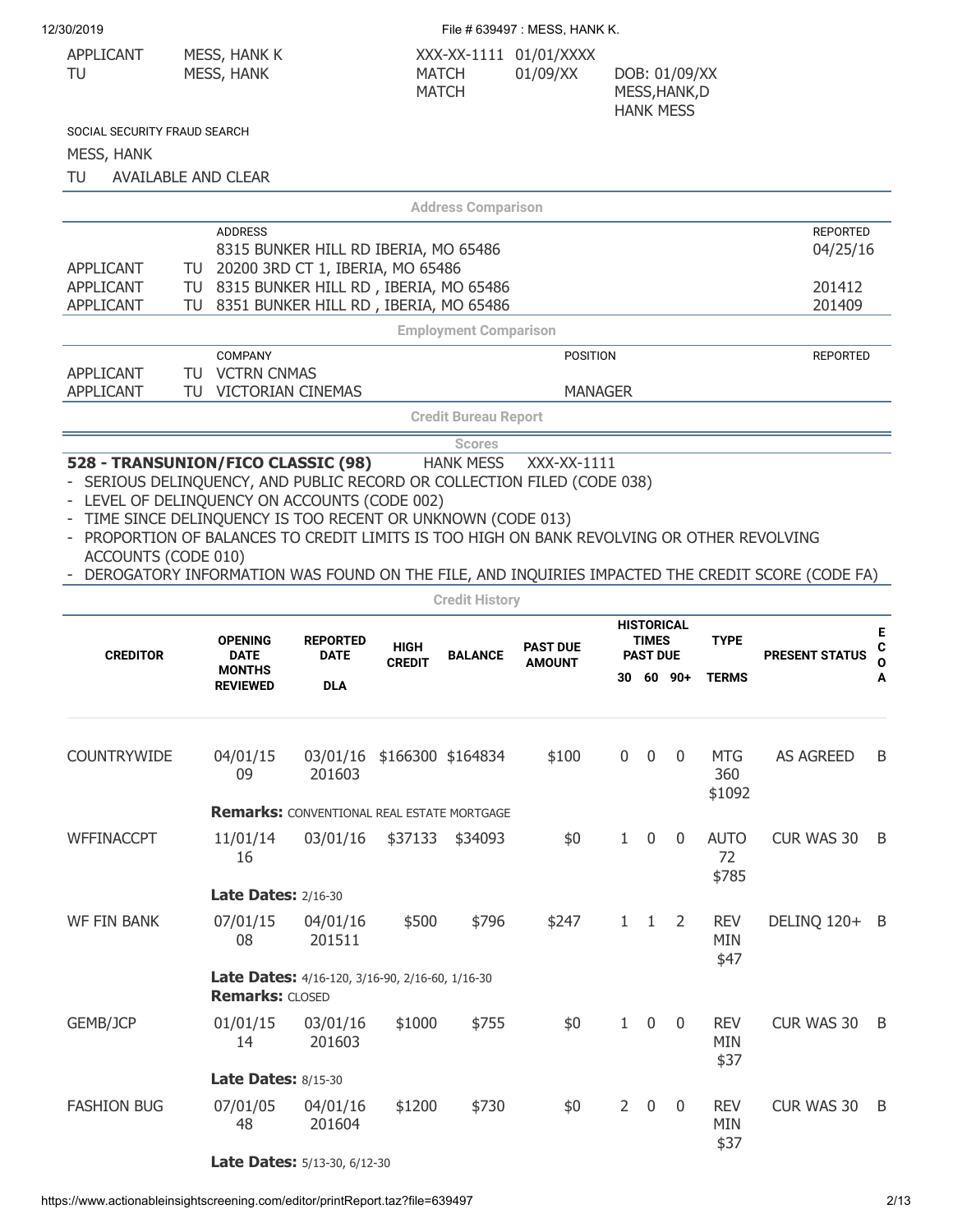| 12/30/2019          |                                    |                                                                                                                                |         | File # 639497 : MESS, HANK K. |      |              |                |                |                                  |                  |    |
|---------------------|------------------------------------|--------------------------------------------------------------------------------------------------------------------------------|---------|-------------------------------|------|--------------|----------------|----------------|----------------------------------|------------------|----|
| <b>GOLD N/GEMB</b>  | 11/01/15<br>04                     | 04/01/16<br>201603                                                                                                             | \$500   | \$488                         | \$0  | 0            | $\mathbf{0}$   | $\mathbf{0}$   | <b>REV</b><br><b>MIN</b><br>\$14 | <b>AS AGREED</b> | J. |
| <b>CAPITAL 1 BK</b> | 08/01/11<br>43                     | 04/01/16<br>201604                                                                                                             | \$1227  | \$363                         | \$0  | 3            | $\mathbf{1}$   | $\mathbf{1}$   | <b>REV</b><br><b>MIN</b><br>\$15 | CUR WAS 90 B     |    |
|                     |                                    | <b>Late Dates:</b> 11/13-90, 10/13-60, 9/13-30, 5/13-30, 3/13-30                                                               |         |                               |      |              |                |                |                                  |                  |    |
| <b>AFSCI</b>        | 01/01/03<br><b>Remarks: CLOSED</b> | 09/01/04<br>200409                                                                                                             | \$799   | \$0                           | \$0  |              |                |                | <b>INST</b><br>24 \$0            | <b>AS AGREED</b> | B  |
|                     |                                    |                                                                                                                                |         |                               |      |              |                |                |                                  |                  |    |
| <b>AFSCI</b>        | 11/01/02                           | 10/01/03<br>200308<br><b>Remarks: CONDITIONAL SALES CONTRACT</b>                                                               | \$363   | \$0                           | \$0  |              |                |                | <b>INST</b><br>12 \$0            | <b>AS AGREED</b> | B  |
|                     |                                    |                                                                                                                                |         |                               |      |              |                |                |                                  |                  |    |
| AMER GEN FIN        | 11/01/04                           | 11/01/13<br>201001<br>Remarks: CONTACT SUBSCRIBER; SECURED BY HOUSEHOLD GOODS AND COLLATERAL                                   | \$0     | \$0                           | \$0  |              |                |                | <b>INST</b><br>48 \$0            | PAID CHGOFF J    |    |
|                     |                                    |                                                                                                                                |         |                               |      |              |                |                |                                  |                  |    |
| AMERICREDIT         | 09/01/10<br>14                     | 11/01/11<br>201111                                                                                                             | \$18324 | \$0                           | \$0  | 3            | $\mathbf{1}$   | $\mathbf 0$    | <b>AUTO</b><br>73 \$0            | PD WAS 60        | B  |
|                     |                                    | Late Dates: 5/11-30, 12/10-30, 11/10-30, 10/10-60<br><b>Remarks: ACCOUNT INFORMATION DISPUTED BY CONSUMER</b>                  |         |                               |      |              |                |                |                                  |                  |    |
| <b>AVCO FINANCE</b> | 07/01/03                           | 11/01/04<br>200410                                                                                                             | \$2548  | \$0                           | \$0  |              |                |                | <b>INST</b><br>36 \$0            | <b>AS AGREED</b> | B  |
|                     |                                    | <b>Remarks: REFINANCED; SECURED BY HOUSEHOLD GOODS</b>                                                                         |         |                               |      |              |                |                |                                  |                  |    |
| <b>AVCO FINANCE</b> | 10/01/02                           | 07/01/03                                                                                                                       | \$2025  | \$0                           | \$0  |              |                |                | <b>INST</b><br>36 \$0            | <b>AS AGREED</b> | B  |
|                     |                                    | <b>Remarks: REFINANCED; SECURED</b>                                                                                            |         |                               |      |              |                |                |                                  |                  |    |
| CAPITAL 1 BK        | 12/01/10<br>43                     | 07/01/14<br>201407                                                                                                             | \$636   | \$0                           | \$0  | 4            | 3              | $\mathbf{0}$   | <b>REV</b><br>\$0                | PD WAS 60        | B  |
|                     |                                    | Late Dates: 10/13-60, 9/13-30, 4/13-30, 3/13-60, 2/13-30, 8/12-60, 7/12-30<br><b>Remarks: ACCOUNT CLOSED BY CREDIT GRANTOR</b> |         |                               |      |              |                |                |                                  |                  |    |
| COUNTRYWIDE         | 10/01/01<br>10                     | 05/01/10 \$117243<br>201503                                                                                                    |         | \$0                           | \$10 | $\mathbf{0}$ | $\mathbf{0}$   | $\overline{0}$ | <b>MTG</b><br>360 \$0            | <b>FORECLOS</b>  | J. |
|                     |                                    | Late Dates: LAST LATE DATE 05/10<br><b>Remarks: FORECLOSURE, COLLATERAL SOLD; FHA REAL ESTATE MORTGAGE</b>                     |         |                               |      |              |                |                |                                  |                  |    |
| COUNTRYWIDE         | 08/01/14<br>06                     | 04/01/15 \$157000<br>201401                                                                                                    |         | \$0                           | \$50 | $\mathbf 0$  | $\mathbf 0$    | $\mathbf{0}$   | <b>MTG</b><br>360 \$0            | AS AGREED        | B  |
|                     |                                    | <b>Remarks: ACCOUNT CLOSED DUE TO REFINANCE; CONVENTIONAL REAL ESTATE MORTGAGE</b>                                             |         |                               |      |              |                |                |                                  |                  |    |
| <b>FRIEDMANS</b>    | 08/01/10<br>28                     | 12/01/12<br>201211                                                                                                             | \$457   | \$0                           | \$0  | $\mathbf{1}$ | $\overline{0}$ | $\mathbf 0$    | <b>INST</b><br>$9$ \$0           | PD WAS 30        | B  |
|                     | <b>Late Dates: 7/12-30</b>         |                                                                                                                                |         |                               |      |              |                |                |                                  |                  |    |
| <b>HSBC NV</b>      | 06/01/11                           | <b>Remarks: ACCOUNT CLOSED BY CONSUMER</b><br>02/01/16                                                                         | \$600   | \$0                           | \$0  |              |                |                | <b>REV</b>                       | CHARGE OFF B     |    |
|                     |                                    | 201506                                                                                                                         |         |                               |      |              |                |                | \$0                              |                  |    |
|                     |                                    | <b>Remarks: PURCHASED BY ANOTHER LENDER</b>                                                                                    |         |                               |      |              |                |                |                                  |                  |    |
| <b>HSBC NV</b>      | 12/01/02                           | 10/01/13<br>200607                                                                                                             | \$3500  | \$0                           | \$0  |              |                |                | <b>REV</b><br>\$0                | PAID CHGOFF J    |    |
|                     |                                    | <b>Remarks: ACCOUNT CLOSED BY CONSUMER</b>                                                                                     |         |                               |      |              |                |                |                                  |                  |    |
| <b>LANE BRYANT</b>  | 03/01/00<br>23                     | 06/01/11                                                                                                                       | \$700   | \$0                           | \$0  | 0            | $\mathbf 0$    | $\mathbf 0$    | <b>REV</b><br>\$0                | <b>AS AGREED</b> | B  |
| <b>ROADLOANS</b>    | 05/01/12<br>33                     | 11/01/14<br>201411                                                                                                             | \$24477 | \$0                           | \$0  | 0            | $\mathbf 0$    | $\mathbf{0}$   | <b>AUTO</b><br>72 \$0            | <b>AS AGREED</b> | B  |
|                     | <b>Remarks: CLOSED</b>             |                                                                                                                                |         |                               |      |              |                |                |                                  |                  |    |
| <b>SEC PAC FIN</b>  | 12/01/01                           | 01/01/04<br>200312                                                                                                             | \$2342  | \$0                           | \$0  |              |                |                | <b>INST</b><br>36 \$0            | AS AGREED        | J. |

https://www.actionableinsightscreening.com/editor/printReport.taz?file=639497 3/13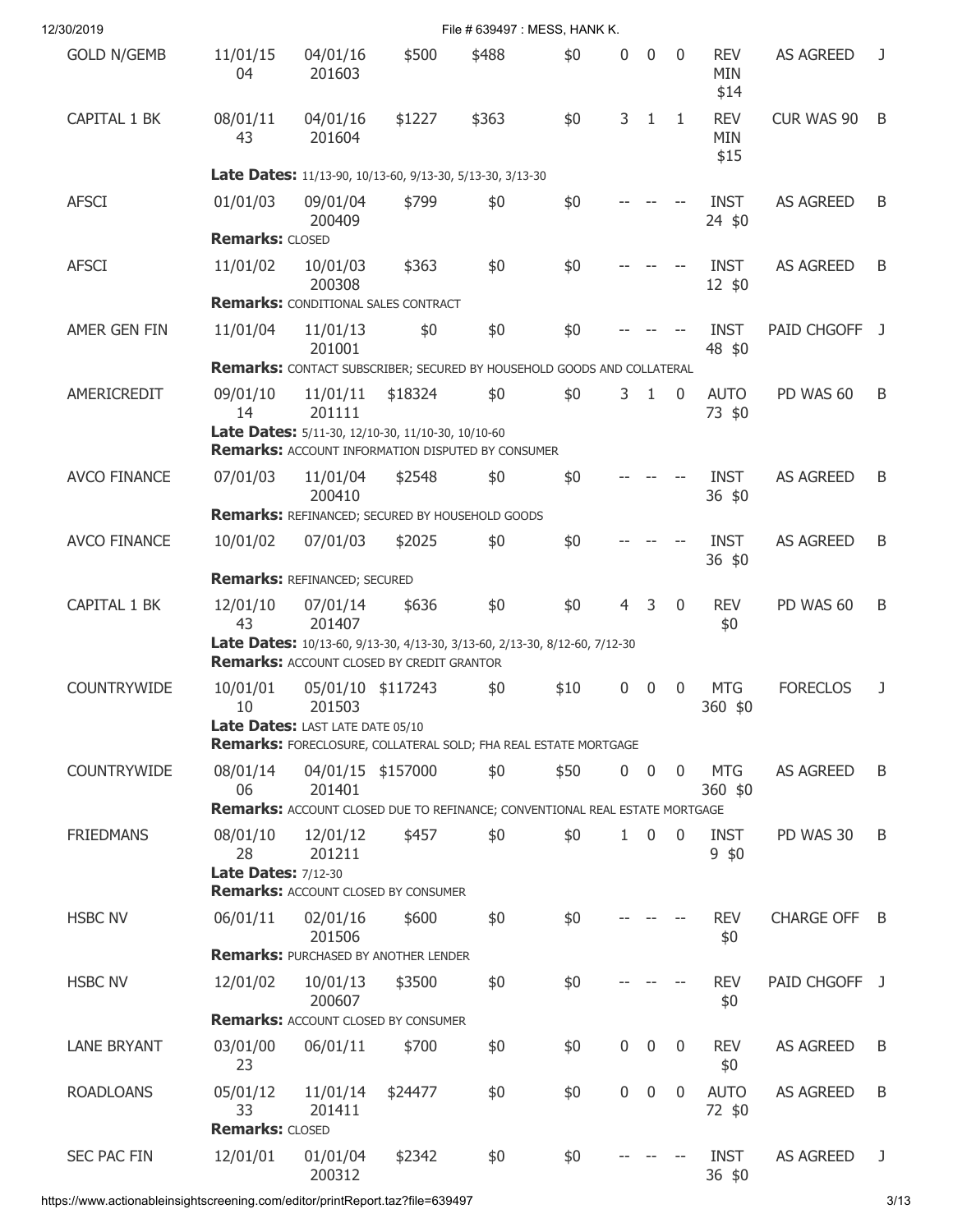| 12/30/2019                                                                                         |                                                                                                       |                                                                                                                     |                                                     | File # 639497 : MESS, HANK K.                       |                                                     |                |             |                                                       |                                          |                                                                                                                      |   |
|----------------------------------------------------------------------------------------------------|-------------------------------------------------------------------------------------------------------|---------------------------------------------------------------------------------------------------------------------|-----------------------------------------------------|-----------------------------------------------------|-----------------------------------------------------|----------------|-------------|-------------------------------------------------------|------------------------------------------|----------------------------------------------------------------------------------------------------------------------|---|
|                                                                                                    |                                                                                                       | <b>Remarks: CLOSED; NOTE LOAN</b>                                                                                   |                                                     |                                                     |                                                     |                |             |                                                       |                                          |                                                                                                                      |   |
| <b>TRIAD FINANC</b>                                                                                | 10/01/11<br>07<br><b>Remarks: CLOSED</b>                                                              | 05/01/12<br>201205                                                                                                  | \$24860                                             | \$0                                                 | \$0                                                 | $\mathbf 0$    | $\mathbf 0$ | $\overline{0}$                                        | <b>AUTO</b><br>72 \$0                    | <b>AS AGREED</b>                                                                                                     | B |
| <b>WACHOV/FTU</b>                                                                                  | 03/01/03                                                                                              | 11/01/04<br>200408                                                                                                  | \$12960                                             | \$0                                                 | \$0                                                 |                |             |                                                       | <b>AUTO</b><br>\$0                       | AS AGREED                                                                                                            | J |
|                                                                                                    |                                                                                                       | Remarks: CLOSED; COLLATERAL: 93 MAZDA MX6                                                                           |                                                     |                                                     |                                                     |                |             |                                                       |                                          |                                                                                                                      |   |
| <b>WASHMTL/PROV</b>                                                                                | 11/01/11<br>48                                                                                        | 11/01/15<br>201511                                                                                                  | \$1000                                              | \$0                                                 | \$0                                                 | 3 <sup>1</sup> | 4           | 11                                                    | <b>REV</b><br>\$0                        | DELINQ 120+ B                                                                                                        |   |
|                                                                                                    |                                                                                                       | 120, 1/13-90, 12/12-90, 11/12-90, 10/12-90, 9/12-60, 8/12-60, 7/12-30<br><b>Remarks: ACCOUNT CLOSED BY CONSUMER</b> |                                                     |                                                     |                                                     |                |             |                                                       |                                          | Late Dates: 11/15-120, 10/15-120, 9/15-90, 8/15-60, 7/15-30, 11/13-60, 10/13-30, 5/13-120, 4/13-120, 3/13-120, 2/13- |   |
| <b>WFNNB/DRSBRN</b>                                                                                | 04/01/02                                                                                              | 04/01/10<br>200404                                                                                                  | \$500                                               | \$0                                                 | \$0                                                 |                |             |                                                       | <b>REV</b><br>\$0                        | AS AGREED                                                                                                            | B |
| FST USA BK B                                                                                       | 02/01/03                                                                                              | 10/01/12<br>200607                                                                                                  | \$2500                                              | \$0                                                 | \$0                                                 |                |             |                                                       | <b>REV</b><br>\$0                        | BANKRUPTCY B                                                                                                         |   |
|                                                                                                    |                                                                                                       | <b>Remarks: CHAPTER 7 BANKRUPTCY</b>                                                                                |                                                     |                                                     |                                                     |                |             |                                                       |                                          |                                                                                                                      |   |
|                                                                                                    | ECOA KEY: B = BORROWER; C = CO-BORROWER; S = SHARED; J = JOINT; U = UNDESIGNATED; A = AUTHORIZED USER |                                                                                                                     |                                                     |                                                     |                                                     |                |             |                                                       |                                          |                                                                                                                      |   |
|                                                                                                    |                                                                                                       |                                                                                                                     |                                                     | <b>Public Records</b>                               |                                                     |                |             |                                                       |                                          |                                                                                                                      |   |
| Court: ROCKVILLE FE<br>Action Type: CHAPTER 7 BANKRUPTCY<br>Reported By: TU<br>Consumer: APPLICANT |                                                                                                       |                                                                                                                     |                                                     | Ref #: P000001<br>Plaintiff:                        | File Date: 11/01/15                                 |                |             |                                                       |                                          | <b>Status: DISCHARGED</b><br>Amount: \$0<br>Status Date: 12/01/15                                                    |   |
| Court: SARATOGA COUNTY CLERK                                                                       |                                                                                                       |                                                                                                                     |                                                     |                                                     | Ref #: SQ2015000269                                 |                |             |                                                       |                                          | Status: NOT<br><b>RELEASED</b>                                                                                       |   |
| Action Type: FEDERAL TAX LN<br>Reported By: TU<br>Consumer: APPLICANT                              |                                                                                                       |                                                                                                                     | Plaintiff:                                          | File Date: 01/01/15                                 |                                                     |                |             |                                                       | Amount: \$10108<br>Status Date: 01/01/15 |                                                                                                                      |   |
| Court: SARATOGA COUNTY CLERK                                                                       |                                                                                                       |                                                                                                                     |                                                     |                                                     | Ref #: SQ2014035113                                 |                |             |                                                       |                                          | Status: NOT<br><b>RELEASED</b>                                                                                       |   |
| Action Type: FEDERAL TAX LN<br>Reported By: TU<br>Consumer: APPLICANT                              |                                                                                                       |                                                                                                                     |                                                     | Plaintiff:                                          | File Date: 12/01/14                                 |                |             |                                                       |                                          | Amount: \$24011<br>Status Date: 12/01/14                                                                             |   |
| Court: SARATOGA COUNTY CLERK                                                                       |                                                                                                       |                                                                                                                     |                                                     |                                                     | Ref #: E023212596W0123                              |                |             |                                                       |                                          | Status: NOT<br>SATISFIED                                                                                             |   |
| Action Type: JUDGMENT<br>Reported By: TU<br>Consumer: APPLICANT                                    |                                                                                                       |                                                                                                                     |                                                     | File Date: 06/01/13<br>Plaintiff: STATE OF NEW YORK |                                                     |                |             |                                                       | Amount: \$5017<br>Status Date: 06/01/13  |                                                                                                                      |   |
| Court: SARATOGA COUNTY CLERK                                                                       |                                                                                                       |                                                                                                                     |                                                     |                                                     | Ref #: E023212596W0137                              |                |             |                                                       |                                          | Status: NOT                                                                                                          |   |
| Action Type: JUDGMENT<br>Reported By: TU<br>Consumer: APPLICANT                                    |                                                                                                       |                                                                                                                     | File Date: 06/01/13<br>Plaintiff: STATE OF NEW YORK |                                                     |                                                     |                |             | SATISFIED<br>Amount: \$26639<br>Status Date: 06/01/13 |                                          |                                                                                                                      |   |
| Court: SARATOGA COUNTY CLERK                                                                       |                                                                                                       |                                                                                                                     |                                                     |                                                     | Ref #: SQ2013022924                                 |                |             |                                                       |                                          | Status: NOT<br><b>RELEASED</b>                                                                                       |   |
| Action Type: FEDERAL TAX LN<br>Reported By: TU<br>Consumer: APPLICANT                              |                                                                                                       |                                                                                                                     |                                                     | Plaintiff:                                          | File Date: 05/01/13                                 |                |             |                                                       |                                          | Amount: \$8295<br>Status Date: 05/01/13                                                                              |   |
| Court: SARATOGA COUNTY CLERK                                                                       |                                                                                                       |                                                                                                                     |                                                     |                                                     | Ref #: E023212596W0104                              |                |             |                                                       |                                          | Status: NOT<br>SATISFIED                                                                                             |   |
| Action Type: JUDGMENT<br>Reported By: TU<br>Consumer: APPLICANT                                    |                                                                                                       |                                                                                                                     |                                                     |                                                     | File Date: 09/01/12<br>Plaintiff: STATE OF NEW YORK |                |             |                                                       |                                          | Amount: \$1246<br>Status Date: 09/01/12                                                                              |   |
| Court: SARATOGA COUNTY CLERK                                                                       |                                                                                                       |                                                                                                                     |                                                     |                                                     | Ref #: E023212596W0046                              |                |             |                                                       |                                          | Status: NOT<br>SATISFIED                                                                                             |   |
| Action Type: JUDGMENT<br>Reported By: TU                                                           |                                                                                                       |                                                                                                                     |                                                     |                                                     | File Date: 12/01/11<br>Plaintiff: STATE OF NEW YORK |                |             |                                                       |                                          | Amount: \$11608<br>Status Date: 12/01/11                                                                             |   |

https://www.actionableinsightscreening.com/editor/printReport.taz?file=639497 4/13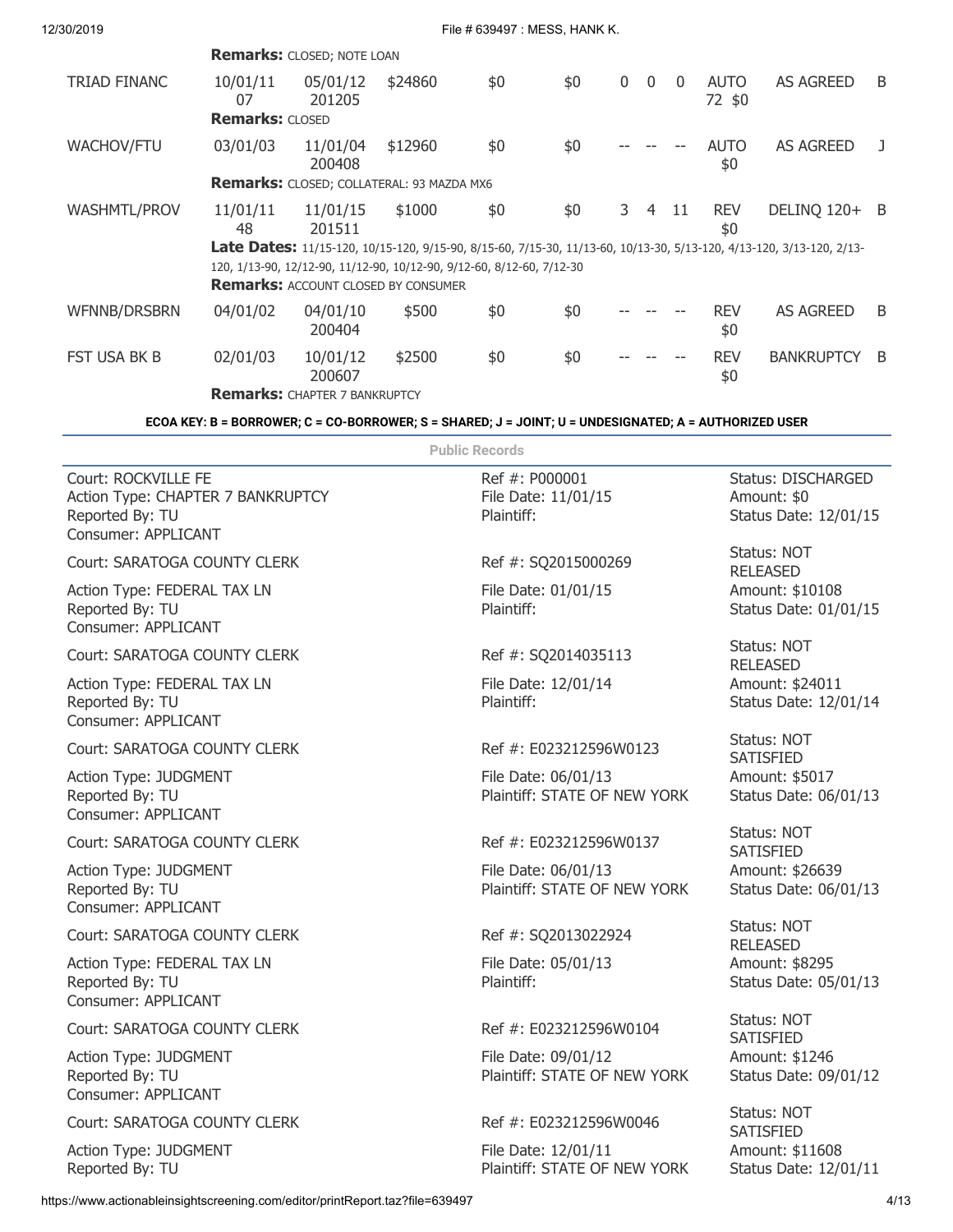Consumer: APPLICANT

Action Type: JUDGMENT Reported By: TU Consumer: APPLICANT Reported By: TU and TV Reported By: TU and TV Reported By: TU and TV Reported By: TU Consumer: APPLICANT

| Court: SARATOGA COUNTY CLERK                                          | Ref #: SQ2011027026                                 | Status: NOT<br><b>RELEASED</b>           |
|-----------------------------------------------------------------------|-----------------------------------------------------|------------------------------------------|
| Action Type: FEDERAL TAX LN<br>Reported By: TU<br>Consumer: APPLICANT | File Date: 08/01/11<br>Plaintiff:                   | Amount: \$52127<br>Status Date: 08/01/11 |
| Court: SARATOGA COUNTY CLERK                                          | Ref #: 2011015458                                   | Status: NOT<br><b>SATISFIED</b>          |
| Action Type: JUDGMENT<br>Reported By: TU<br>Consumer: APPLICANT       | File Date: 05/01/11<br>Plaintiff: STATE OF NEW YORK | Amount: \$4737<br>Status Date: 05/01/11  |
| Court:<br>Action Type: TAX LIEN                                       | Ref #: 0914803W002<br>File Date: 03/01/08           | Status: PAID<br>Amount: \$38014          |

| <b>SRC</b><br><b>CREDITOR</b><br><b>INQUIRY TYPE</b><br><b>DATE</b><br><b>KIND OF BUSINESS</b><br><b>RELSCREDIT</b><br><b>ALL</b><br>03/14/16<br>TU | <b>ECOA</b> |
|-----------------------------------------------------------------------------------------------------------------------------------------------------|-------------|
|                                                                                                                                                     |             |
|                                                                                                                                                     |             |
| <b>ATLANTIC CRE</b><br><b>ALL</b><br>TU<br>02/24/16                                                                                                 |             |
| <b>CREDIT RSRCH</b><br><b>ALL</b><br>02/03/16<br>TU                                                                                                 |             |
| <b>ALL</b><br><b>CNTRWD CMD</b><br>01/07/16<br>TU                                                                                                   |             |
| EQUITY ONE<br><b>ALL</b><br>TU<br>12/01/15                                                                                                          |             |
| <b>RELSCREDIT</b><br><b>ALL</b><br>TU<br>08/05/15                                                                                                   |             |
| <b>FAC</b><br><b>ALL</b><br>07/27/15<br>TU                                                                                                          |             |
| <b>WFF</b><br><b>ALL</b><br>07/09/15<br>TU                                                                                                          |             |
| <b>WFF</b><br><b>ALL</b><br>07/01/15<br>TU                                                                                                          |             |
| <b>CNTRWD CMD</b><br><b>ALL</b><br>06/29/15<br>TU                                                                                                   |             |
| <b>FAC</b><br>ALL<br>06/23/15<br>TU                                                                                                                 |             |
| <b>CNTRYWD FSL</b><br><b>ALL</b><br>03/09/15<br>TU                                                                                                  |             |
| <b>EXCEL</b><br><b>ALL</b><br>11/17/14<br>TU                                                                                                        |             |
| CITI AUTO<br><b>ALL</b><br>11/11/14<br>TU                                                                                                           |             |
| AMERICREDIT<br><b>ALL</b><br>11/11/14<br>TU                                                                                                         |             |
| <b>WFF</b><br><b>ALL</b><br>TU<br>11/11/14                                                                                                          |             |
| <b>LANDSAFE CRT</b><br><b>ALL</b><br>08/11/14<br>TU                                                                                                 |             |
| <b>LANDSAFE CRT</b><br>ALL<br>07/03/14<br>TU                                                                                                        |             |
| <b>LANDSAFE CRT</b><br><b>ALL</b><br>05/28/14<br>TU                                                                                                 |             |

**Repository Remarks**

#### NO REPOSITORY REMARKS DEVELOPED

**Source Information**

### **Creditors**

| <b>CREDITOR</b>           | SUB CODE   | <b>ADDRESS</b>                                     | <b>PHONE</b> |
|---------------------------|------------|----------------------------------------------------|--------------|
| AMER GEN FIN              | F0654NBW3  | PO BOX 635, LANHAM, MD 20703                       | 301-7314433  |
| AMERICREDIT               | F00027016  | 801 CHERRY ST SUITE 3900, FT WORTH, TX<br>76102    | 800-2842271  |
| ARCADIA FIN               | F00008770  | 5457 TWIN KNOLLS SUITE 021, COLUMBIA,<br>MD 21045  | 410-7722000  |
| ASSOCIATES FINCL SERVICE  | F 015BL5JH | 10541 GREENBELT RD, LANHAM, MD 20703               | 301-262-2030 |
| <b>AVCO FINANCE</b>       | F0321E759  | 9418 ANNAPOLIS RD, LANHAM, MD 20703                | 301-7314433  |
| CAPITAL 1 BK              | B 01DTV001 | 11013 W BROAD ST, GLEN ALLEN VA 23060              |              |
| <b>COUNTRYWIDE</b>        | Q 0427S002 | 400 COUNTRYWIDE WY SV416, SIMI VALLEY,<br>CA 93065 | 805-5205100  |
| <b>CREDIT RSRCH</b>       | Z00200078  | 1 CLYDE RD., SOMERSET, NJ 08873                    |              |
| <b>FASHION BUG</b>        | C09632003  | PO BOX 84073, COLUMBUS, GA 31908                   |              |
| <b>FRIEDMANS JEWELERS</b> | J01VB8001  | 4 STATE ST, SAVANNAH, GA 31401                     |              |
| <b>FST USA BK</b>         | B 07519152 | 3 CHRISTIANA 201 N WALNUT, WILMINGTON,<br>DE 19801 |              |
| <b>HOUSEHOLD BANK</b>     | B07991187  | POB 98706, LAS VEGAS, NV 89193                     |              |
| <b>LANDSAFE CRT</b>       | Z 07183223 | 155 N LAKE AVE MS 3-162, PASADENA, CA              |              |

https://www.actionableinsightscreening.com/editor/printReport.taz?file=639497 5/13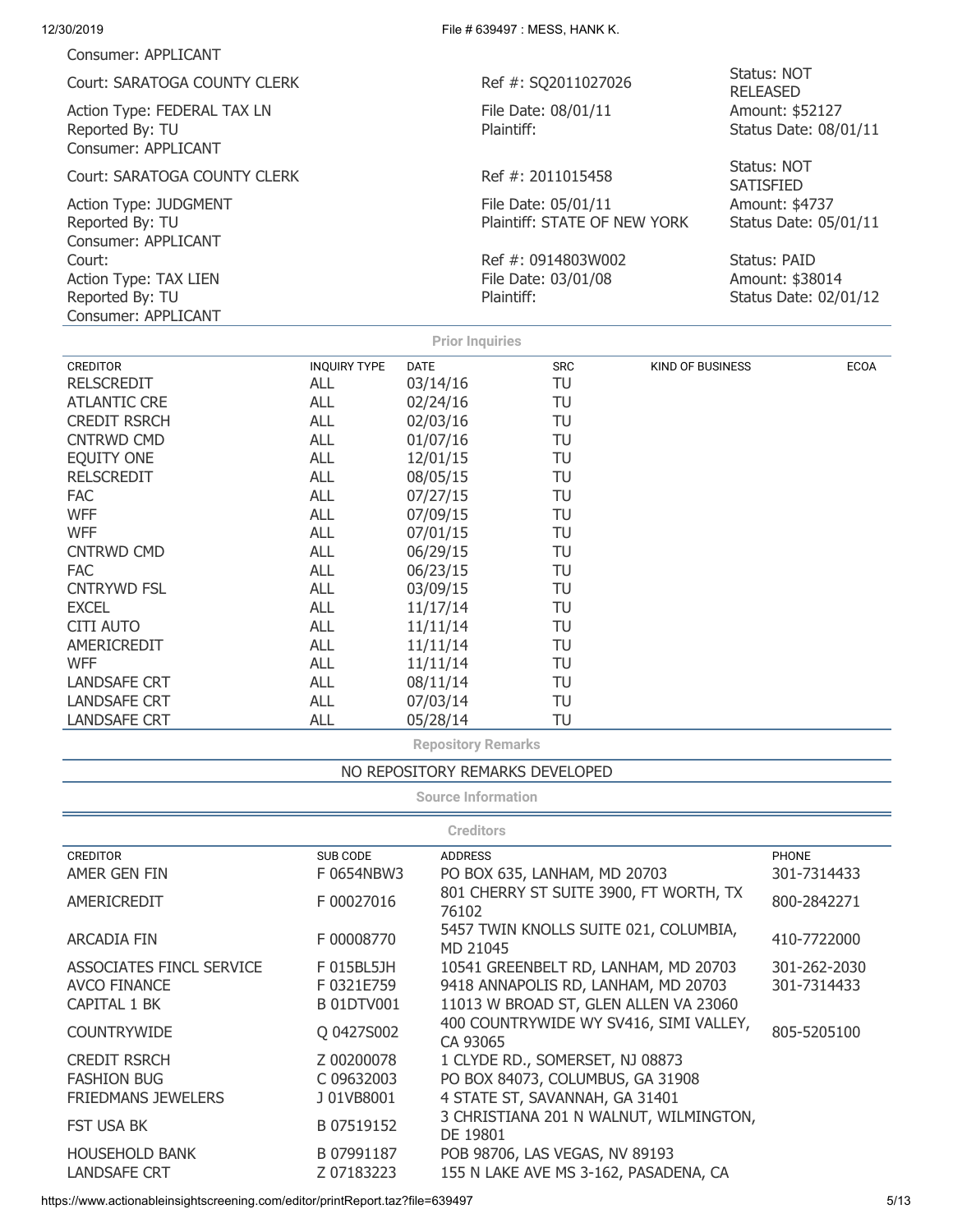File # 639497 : MESS, HANK K.

|                          |            | 91101                                    |                |
|--------------------------|------------|------------------------------------------|----------------|
| LANE BRYANT MAILORDER    | C 0131P008 | 4590 E BROAD ST, COLUMBUS, OH 43213      | 800-8889265    |
| ROCKVILLE FE             | Z 04887371 | 6500 CHERRYWOOD, GREENBELT, MD 20770     | 301-3448018    |
| <b>SEC PAC FIN</b>       | F04071924  | 6525 BELCREST RD, HYATTSVILLE MD 20782   | (301) 864-6435 |
| TRIAD FINANCIAL CORP     | F01NNX001  | 7711 CENTER AV SUITE 250, HUNTINGTON     | 800-8986076    |
|                          |            | BEA, CA 92647                            |                |
| WACHOVIA BANK NA IL VA/F | B 0362N346 | P.O. BOX 13327, ROANOKE, VA 24040        | 800-8290192    |
| WELLS FARGO FINANCIAL AC | F0627244B  | 1 INTERNATIONAL PL SUITE 300,            | 800-3577501    |
|                          |            | PHILADELPHIA, PA 19113                   |                |
| WELLS FARGO FINANCIAL BA | B 08710005 | 1200 NORTHWEST AVE, SIOUX FALLS, SD      | 605-3363933    |
|                          |            | 57104                                    |                |
| <b>WFFINACCPT</b>        | F01270410  | 3201 N FOURTH AVE, SIOUX FALLS, SD 57104 | 605-3363933    |
| WFNNB/DRSBRN             | C 01NZ8006 | 4653 W MAIN ST, COLUMBUS, OH 43251       | 800-2620180    |

**Submission Results**

| <b>APPLICANT</b>                                                      | <b>BUREAU</b>                                                        | <b>DATE</b>                           | <b>RESULT</b>                                                 |
|-----------------------------------------------------------------------|----------------------------------------------------------------------|---------------------------------------|---------------------------------------------------------------|
| <b>APPLICANT</b>                                                      | <b>TRANSUNION</b>                                                    | 04/25/16 09:18:38 AM                  | <b>RECORD FOUND</b>                                           |
|                                                                       |                                                                      | <b>Repository Referral</b>            |                                                               |
| 2 Baldwin Place<br>P.O. Box 1000<br>Chester, PA 19022<br>800-888-4213 | <b>TransUnion Consumer Relations</b><br>www.transunion.com/myoptions |                                       |                                                               |
|                                                                       |                                                                      | <b>Comments</b>                       |                                                               |
|                                                                       |                                                                      | *** End of Credit Report ***          |                                                               |
|                                                                       |                                                                      | Investigative                         |                                                               |
|                                                                       |                                                                      | <b>County Criminal Records Search</b> |                                                               |
| <b>RESULTS</b>                                                        | <b>Records Found</b>                                                 |                                       |                                                               |
| <b>NAME SEARCHED</b>                                                  | MESS, HANK K.                                                        | <b>SEARCH DATE</b>                    | 12-30-2019 2:19 PM MST                                        |
| <b>DOB SEARCHED</b>                                                   | 01-01-XXXX                                                           | <b>SEARCH SCOPE</b>                   | 7 Years                                                       |
| <b>JURISDICTION</b>                                                   | <b>CA-LOS ANGELES</b>                                                |                                       |                                                               |
|                                                                       |                                                                      | *** Abstract ***                      |                                                               |
| NAME ON RECORD                                                        | MESS, HANK                                                           | <b>CASE NUMBER</b>                    | 502008CF012155YXYXMB                                          |
| DOB ON RECORD                                                         | XXXX-04-01                                                           | <b>COURT</b>                          |                                                               |
| OTHER IDENTIFIERS                                                     |                                                                      | <b>FILE DATE</b>                      | 2019-07-10                                                    |
| OTHER INFO                                                            |                                                                      |                                       |                                                               |
|                                                                       |                                                                      | Count                                 |                                                               |
| <b>TYPE</b>                                                           | Felony                                                               | <b>OFFENSE</b>                        | 1. Possession Of Schedule 4 Substance                         |
| <b>DISPOSITION</b>                                                    | Court:                                                               | Pre Trial Intervention                |                                                               |
| DISPOSITION DATE 2019-08-01                                           |                                                                      | <b>OFFENSE DATE</b>                   |                                                               |
| <b>SENTENCE</b>                                                       | Sentence:                                                            |                                       | 24 Months Or Pretrial Intervention Next Court Date 08/01/2021 |
| OTHER INFO                                                            |                                                                      |                                       |                                                               |
| COMMENT                                                               |                                                                      |                                       |                                                               |
|                                                                       |                                                                      | Count                                 |                                                               |
| <b>TYPE</b>                                                           | Felony                                                               | <b>OFFENSE</b>                        | 2. Possession Of Schedule 2 Substance                         |
| <b>DISPOSITION</b>                                                    | Court:                                                               | Pre Trial Intervention                |                                                               |

https://www.actionableinsightscreening.com/editor/printReport.taz?file=639497 6/13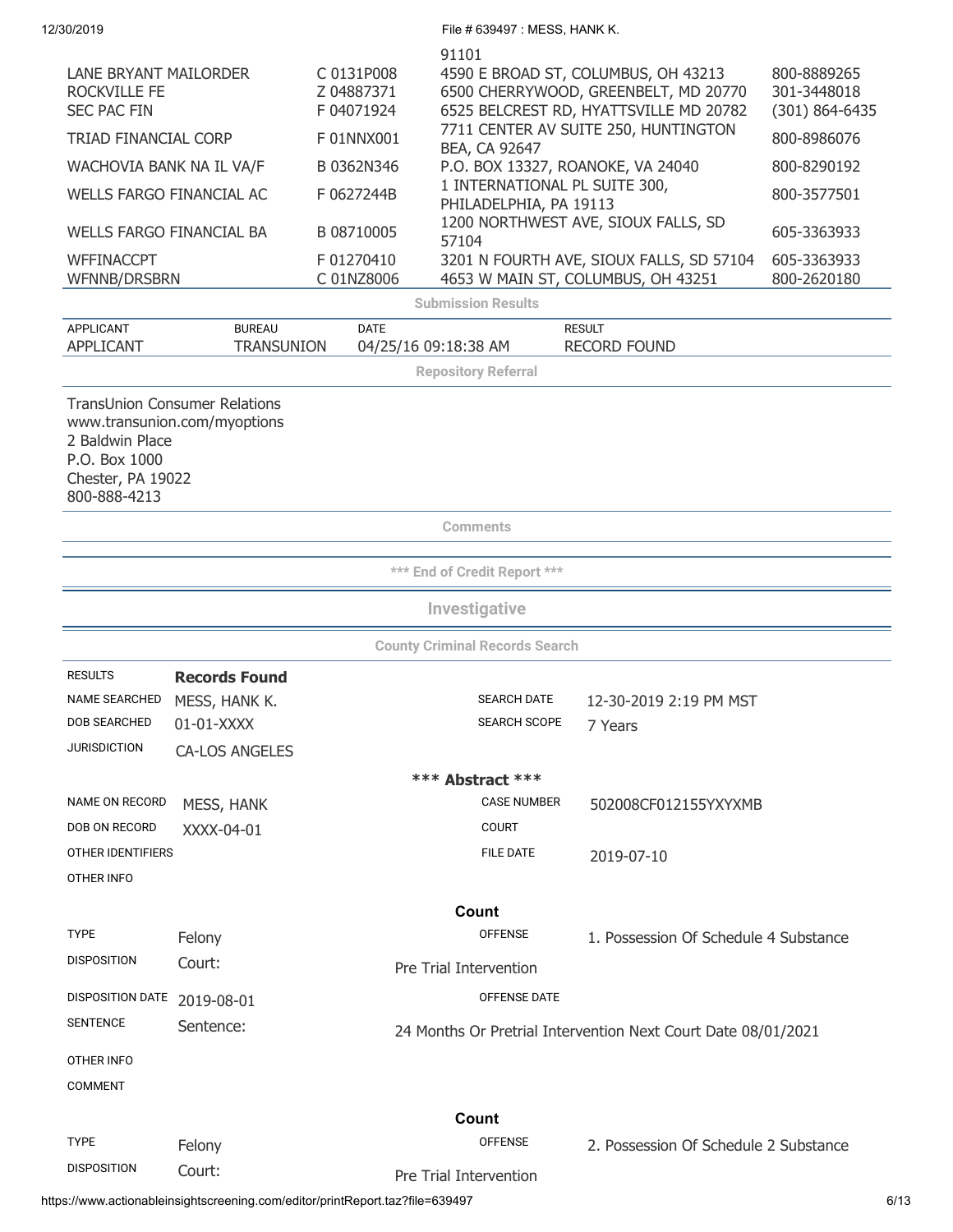| 12/30/2019                  |                               |                        | File # 639497 : MESS, HANK K. |                                                               |
|-----------------------------|-------------------------------|------------------------|-------------------------------|---------------------------------------------------------------|
| DISPOSITION DATE 2019-08-01 |                               |                        | OFFENSE DATE                  |                                                               |
| <b>SENTENCE</b>             | Sentence:                     |                        |                               | 24 Months Or Pretrial Intervention Next Court Date 08/01/2021 |
| OTHER INFO                  |                               |                        |                               |                                                               |
| <b>COMMENT</b>              |                               |                        |                               |                                                               |
|                             |                               | Count                  |                               |                                                               |
| <b>TYPE</b>                 | Felony                        |                        | <b>OFFENSE</b>                | 3. Attempt To Obtain Controlled Substance<br>By Fraud         |
| <b>DISPOSITION</b>          | Court:                        | Pre Trial Intervention |                               |                                                               |
| <b>DISPOSITION DATE</b>     | 2019-08-01                    |                        | <b>OFFENSE DATE</b>           |                                                               |
| <b>SENTENCE</b>             | Sentence:                     |                        |                               | 24 Months Or Pretrial Intervention Next Court Date 08/01/2021 |
| OTHER INFO                  |                               |                        |                               |                                                               |
| <b>COMMENT</b>              |                               |                        |                               |                                                               |
|                             |                               |                        |                               |                                                               |
| NAME ON RECORD              |                               | *** Abstract ***       | <b>CASE NUMBER</b>            |                                                               |
| DOB ON RECORD               | MESS, HANK<br>XXXX-04-01      |                        | <b>COURT</b>                  | 2008CF012149YXY                                               |
| OTHER IDENTIFIERS           |                               |                        | FILE DATE                     | 2019-06-20                                                    |
| OTHER INFO                  |                               |                        |                               |                                                               |
|                             |                               | Count                  |                               |                                                               |
| <b>TYPE</b>                 | Felony                        |                        | <b>OFFENSE</b>                | 1. Attempt To Obtain Controlled Substance<br>By Fraud         |
| <b>DISPOSITION</b>          | Court:                        | Pre Trial Intervention |                               |                                                               |
| <b>DISPOSITION DATE</b>     | 2019-06-21                    |                        | OFFENSE DATE                  |                                                               |
| <b>SENTENCE</b>             | Sentence:                     |                        |                               | 24 Months Or Pretrial Intervention Next Court Date 06/21/2021 |
| OTHER INFO                  |                               |                        |                               |                                                               |
| <b>COMMENT</b>              |                               |                        |                               |                                                               |
|                             |                               | *** Abstract ***       |                               |                                                               |
| NAME ON RECORD              | MESS, HANK                    |                        | <b>CASE NUMBER</b>            | 502007CT024900YXYXXSB                                         |
| DOB ON RECORD               | XXXX-04-01                    |                        | <b>COURT</b>                  |                                                               |
| OTHER IDENTIFIERS           |                               |                        | <b>FILE DATE</b>              | 2019-06-01                                                    |
| OTHER INFO                  |                               |                        |                               |                                                               |
|                             |                               | Count                  |                               |                                                               |
| <b>TYPE</b>                 | <b>Traffic</b>                |                        | <b>OFFENSE</b>                | 1. Unregistered Motor Vehicle                                 |
| <b>DISPOSITION</b>          | Court:                        | Nolle Prosse           |                               |                                                               |
| <b>DISPOSITION DATE</b>     | 2019-07-01                    |                        | <b>OFFENSE DATE</b>           |                                                               |
| <b>SENTENCE</b>             |                               |                        |                               |                                                               |
| OTHER INFO                  | <b>Charge Classification:</b> | Criminal               |                               |                                                               |
| <b>COMMENT</b>              |                               |                        |                               |                                                               |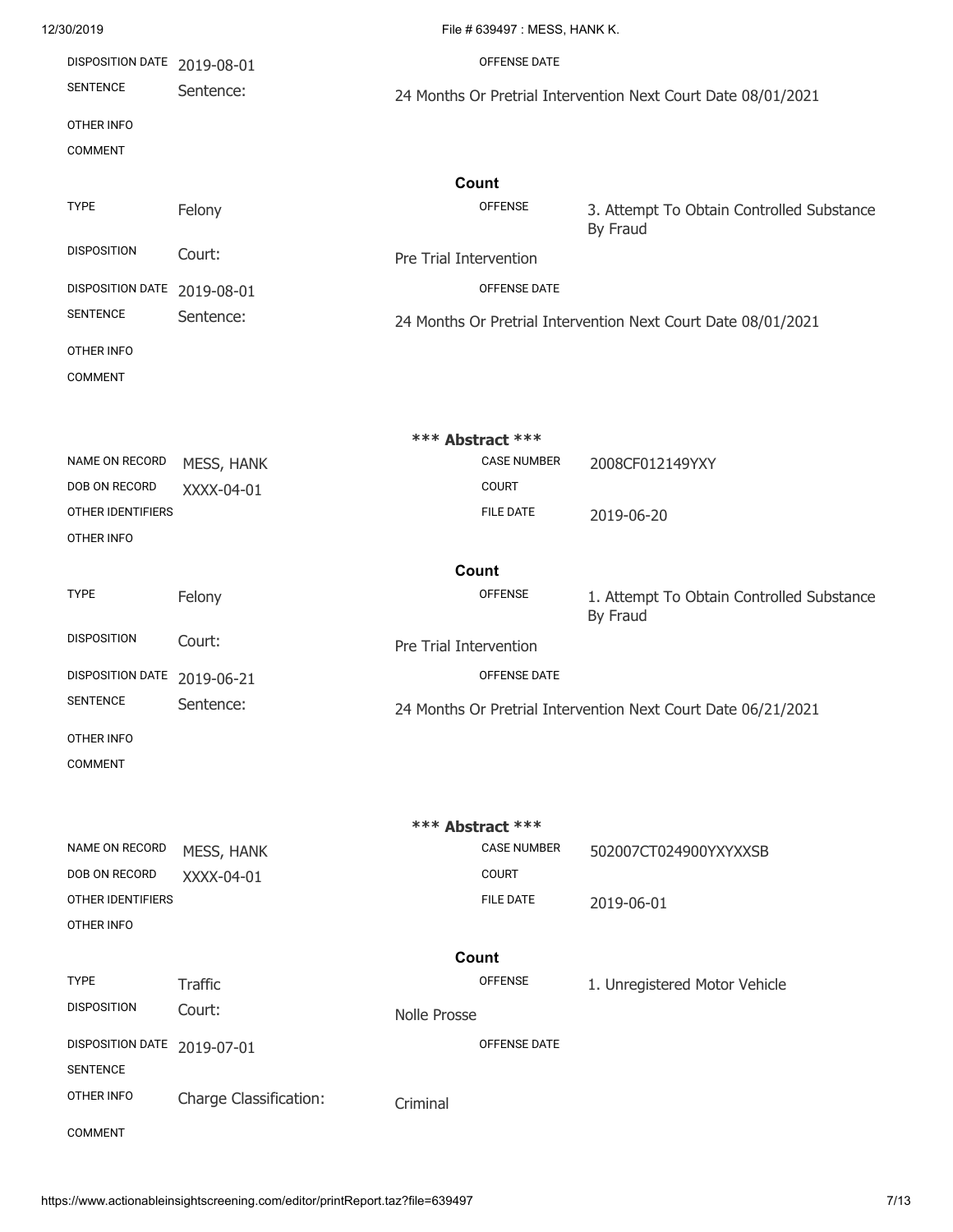| <b>RESULTS</b>                  | <b>Records Found</b> |                        |                                                               |
|---------------------------------|----------------------|------------------------|---------------------------------------------------------------|
| <b>NAME SEARCHED</b>            | MESS, HANK K.        | <b>SEARCH DATE</b>     | 12-30-2019 2:19 PM MST                                        |
| <b>DOB SEARCHED</b>             | 01-01-XXXX           | <b>SEARCH SCOPE</b>    | 7 Years                                                       |
| <b>JURISDICTION</b>             | UT-SALT LAKE         |                        |                                                               |
|                                 |                      | *** Abstract ***       |                                                               |
| NAME ON RECORD                  | MESS, HANK           | <b>CASE NUMBER</b>     | 502008CF012155YXYXMB                                          |
| DOB ON RECORD                   | XXXX-04-01           | <b>COURT</b>           |                                                               |
| OTHER IDENTIFIERS<br>OTHER INFO |                      | <b>FILE DATE</b>       | 2019-07-10                                                    |
|                                 |                      |                        |                                                               |
|                                 |                      | Count                  |                                                               |
| <b>TYPE</b>                     | Felony               | <b>OFFENSE</b>         | 1. Possession Of Schedule 4 Substance                         |
| <b>DISPOSITION</b>              | Court:               | Pre Trial Intervention |                                                               |
| DISPOSITION DATE                | 2019-08-01           | OFFENSE DATE           |                                                               |
| <b>SENTENCE</b>                 | Sentence:            |                        | 24 Months Or Pretrial Intervention Next Court Date 08/01/2021 |
| OTHER INFO                      |                      |                        |                                                               |
| <b>COMMENT</b>                  |                      |                        |                                                               |
|                                 |                      | Count                  |                                                               |
| <b>TYPE</b>                     | Felony               | <b>OFFENSE</b>         | 2. Possession Of Schedule 2 Substance                         |
| <b>DISPOSITION</b>              | Court:               | Pre Trial Intervention |                                                               |
|                                 |                      |                        |                                                               |
| DISPOSITION DATE                | 2019-08-01           | OFFENSE DATE           |                                                               |
| <b>SENTENCE</b>                 | Sentence:            |                        | 24 Months Or Pretrial Intervention Next Court Date 08/01/2021 |
| OTHER INFO                      |                      |                        |                                                               |
| <b>COMMENT</b>                  |                      |                        |                                                               |
|                                 |                      | Count                  |                                                               |
| <b>TYPE</b>                     | Felony               | <b>OFFENSE</b>         | 3. Attempt To Obtain Controlled Substance<br>By Fraud         |
| <b>DISPOSITION</b>              | Court:               | Pre Trial Intervention |                                                               |
|                                 |                      |                        |                                                               |
| DISPOSITION DATE                | 2019-08-01           | OFFENSE DATE           |                                                               |
| <b>SENTENCE</b>                 | Sentence:            |                        | 24 Months Or Pretrial Intervention Next Court Date 08/01/2021 |
| OTHER INFO                      |                      |                        |                                                               |
| COMMENT                         |                      |                        |                                                               |
|                                 |                      |                        |                                                               |
|                                 |                      | *** Abstract ***       |                                                               |
| NAME ON RECORD                  | MESS, HANK           | <b>CASE NUMBER</b>     | 2008CF012149YXY                                               |
| DOB ON RECORD                   | XXXX-04-01           | <b>COURT</b>           |                                                               |
| OTHER IDENTIFIERS               |                      | FILE DATE              | 2019-06-20                                                    |
| OTHER INFO                      |                      |                        |                                                               |
|                                 |                      | Count                  |                                                               |
| <b>TYPE</b>                     | Felony               | <b>OFFENSE</b>         | 1. Attempt To Obtain Controlled Substance<br>By Fraud         |

https://www.actionableinsightscreening.com/editor/printReport.taz?file=639497 8/13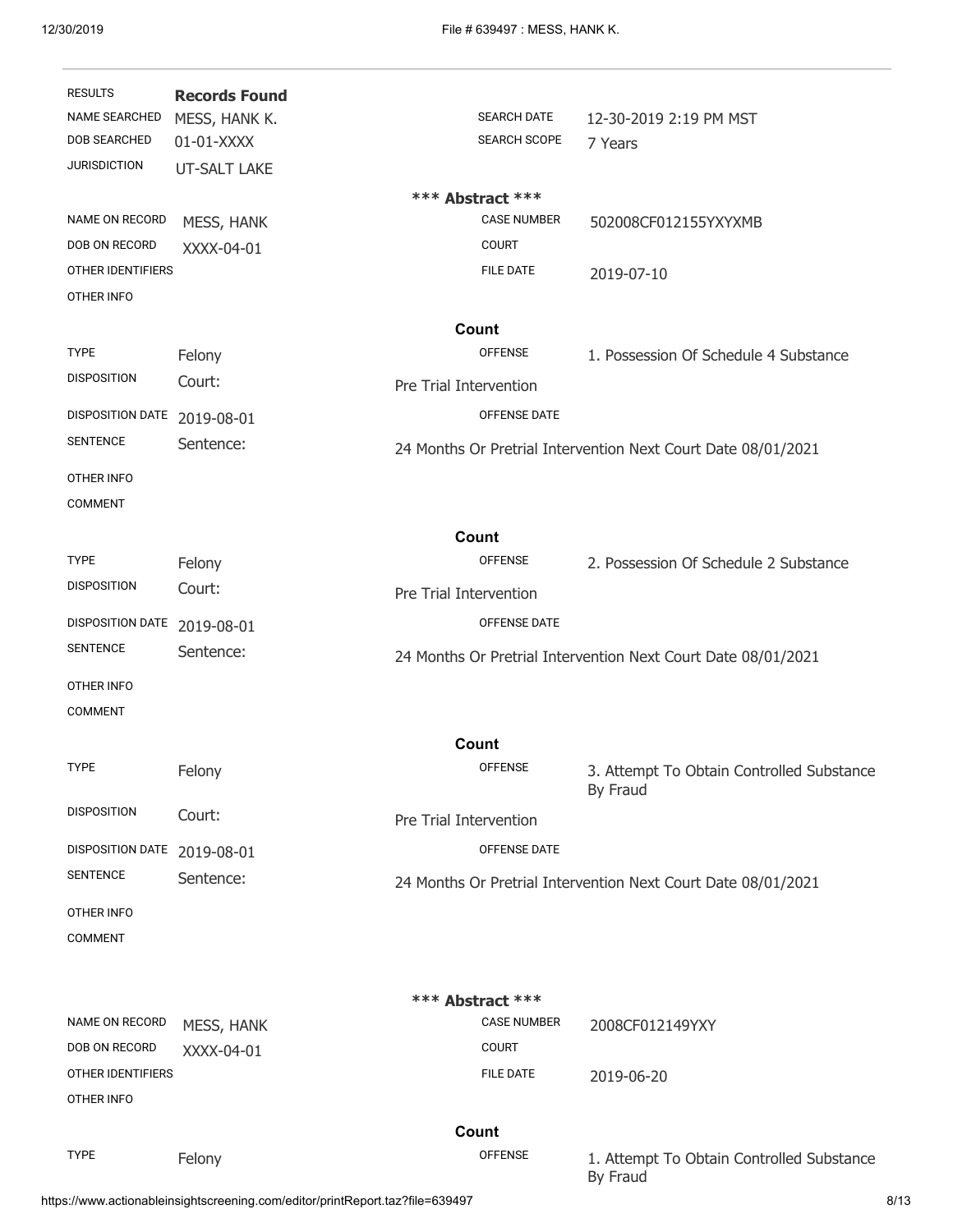| 12/30/2019              |                               |                        | File # 639497 : MESS, HANK K. |                                                               |
|-------------------------|-------------------------------|------------------------|-------------------------------|---------------------------------------------------------------|
| <b>DISPOSITION</b>      | Court:                        | Pre Trial Intervention |                               |                                                               |
| <b>DISPOSITION DATE</b> | 2019-06-21                    |                        | OFFENSE DATE                  |                                                               |
| <b>SENTENCE</b>         | Sentence:                     |                        |                               | 24 Months Or Pretrial Intervention Next Court Date 06/21/2021 |
| OTHER INFO              |                               |                        |                               |                                                               |
| <b>COMMENT</b>          |                               |                        |                               |                                                               |
|                         |                               |                        |                               |                                                               |
|                         |                               |                        | *** Abstract ***              |                                                               |
| NAME ON RECORD          | MESS, HANK                    |                        | <b>CASE NUMBER</b>            | 502007CT024900YXYXXSB                                         |
| DOB ON RECORD           | XXXX-04-01                    |                        | <b>COURT</b>                  |                                                               |
| OTHER IDENTIFIERS       |                               |                        | <b>FILE DATE</b>              | 2019-06-01                                                    |
| OTHER INFO              |                               |                        |                               |                                                               |
|                         |                               |                        | Count                         |                                                               |
| <b>TYPE</b>             | <b>Traffic</b>                |                        | <b>OFFENSE</b>                | 1. Unregistered Motor Vehicle                                 |
| <b>DISPOSITION</b>      | Court:                        | Nolle Prosse           |                               |                                                               |
| <b>DISPOSITION DATE</b> | 2019-07-01                    |                        | <b>OFFENSE DATE</b>           |                                                               |
| <b>SENTENCE</b>         |                               |                        |                               |                                                               |
| OTHER INFO              | <b>Charge Classification:</b> | Criminal               |                               |                                                               |
| <b>COMMENT</b>          |                               |                        |                               |                                                               |

| <b>RESULTS</b><br><b>NAME SEARCHED</b><br><b>DOB SEARCHED</b><br><b>JURISDICTION</b> | <b>Records Found</b><br>MESS, HANK K.<br>01-01-XXXX<br>UT-UTAH | <b>SEARCH DATE</b><br><b>SEARCH SCOPE</b> | 12-30-2019 2:19 PM MST<br>7 Years                             |
|--------------------------------------------------------------------------------------|----------------------------------------------------------------|-------------------------------------------|---------------------------------------------------------------|
|                                                                                      |                                                                | *** Abstract ***                          |                                                               |
| <b>NAME ON RECORD</b>                                                                | MESS, HANK                                                     | <b>CASE NUMBER</b>                        | 502008CF012155YXYXMB                                          |
| <b>DOB ON RECORD</b>                                                                 | XXXX-04-01                                                     | <b>COURT</b>                              |                                                               |
| OTHER IDENTIFIERS                                                                    |                                                                | <b>FILE DATE</b>                          | 2019-07-10                                                    |
| OTHER INFO                                                                           |                                                                |                                           |                                                               |
|                                                                                      |                                                                | Count                                     |                                                               |
| <b>TYPE</b>                                                                          | Felony                                                         | <b>OFFENSE</b>                            | 1. Possession Of Schedule 4 Substance                         |
| <b>DISPOSITION</b>                                                                   | Court:                                                         | Pre Trial Intervention                    |                                                               |
| <b>DISPOSITION DATE</b>                                                              | 2019-08-01                                                     | OFFENSE DATE                              |                                                               |
| <b>SENTENCE</b>                                                                      | Sentence:                                                      |                                           | 24 Months Or Pretrial Intervention Next Court Date 08/01/2021 |
| OTHER INFO                                                                           |                                                                |                                           |                                                               |
| <b>COMMENT</b>                                                                       |                                                                |                                           |                                                               |
|                                                                                      |                                                                | Count                                     |                                                               |
| <b>TYPE</b>                                                                          | Felony                                                         | <b>OFFENSE</b>                            | 2. Possession Of Schedule 2 Substance                         |
| <b>DISPOSITION</b>                                                                   | Court:                                                         | Pre Trial Intervention                    |                                                               |
| <b>DISPOSITION DATE</b>                                                              |                                                                | <b>OFFENSE DATE</b>                       |                                                               |

https://www.actionableinsightscreening.com/editor/printReport.taz?file=639497 9/13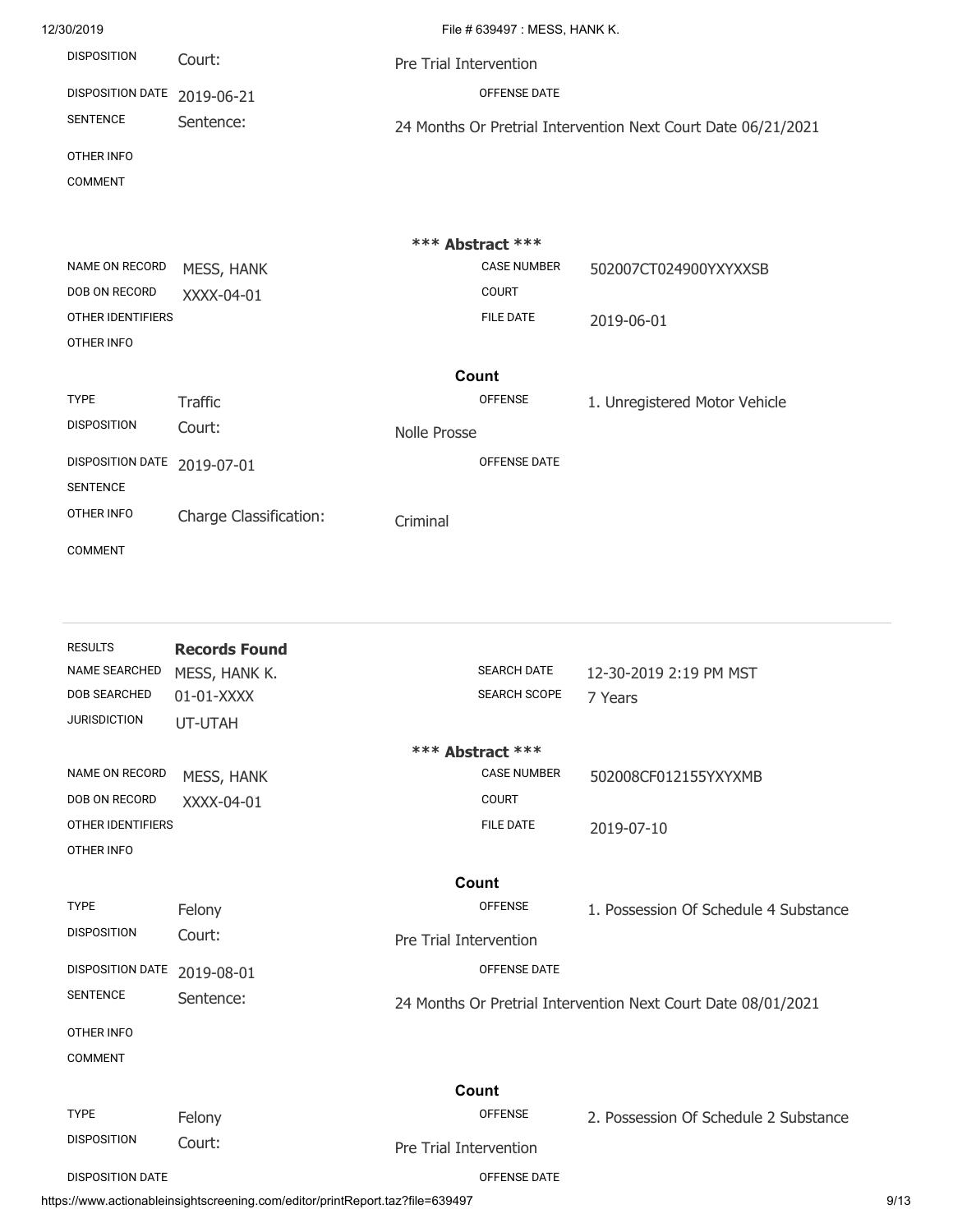| 12/30/2019              |                        |                        | File # 639497 : MESS, HANK K. |                                                               |
|-------------------------|------------------------|------------------------|-------------------------------|---------------------------------------------------------------|
|                         | 2019-08-01             |                        |                               |                                                               |
| <b>SENTENCE</b>         | Sentence:              |                        |                               | 24 Months Or Pretrial Intervention Next Court Date 08/01/2021 |
| OTHER INFO              |                        |                        |                               |                                                               |
| <b>COMMENT</b>          |                        |                        |                               |                                                               |
|                         |                        |                        | Count                         |                                                               |
| <b>TYPE</b>             | Felony                 |                        | <b>OFFENSE</b>                | 3. Attempt To Obtain Controlled Substance<br>By Fraud         |
| <b>DISPOSITION</b>      | Court:                 | Pre Trial Intervention |                               |                                                               |
| <b>DISPOSITION DATE</b> | 2019-08-01             |                        | OFFENSE DATE                  |                                                               |
| <b>SENTENCE</b>         | Sentence:              |                        |                               | 24 Months Or Pretrial Intervention Next Court Date 08/01/2021 |
| OTHER INFO              |                        |                        |                               |                                                               |
| <b>COMMENT</b>          |                        |                        |                               |                                                               |
|                         |                        |                        |                               |                                                               |
|                         |                        |                        | *** Abstract ***              |                                                               |
| <b>NAME ON RECORD</b>   |                        |                        | <b>CASE NUMBER</b>            | 2008CF012149YXY                                               |
| DOB ON RECORD           | MESS, HANK             |                        | <b>COURT</b>                  |                                                               |
|                         | XXXX-04-01             |                        |                               |                                                               |
| OTHER IDENTIFIERS       |                        |                        | <b>FILE DATE</b>              | 2019-06-20                                                    |
| OTHER INFO              |                        |                        |                               |                                                               |
|                         |                        |                        | Count                         |                                                               |
| <b>TYPE</b>             | Felony                 |                        | <b>OFFENSE</b>                | 1. Attempt To Obtain Controlled Substance<br>By Fraud         |
| <b>DISPOSITION</b>      | Court:                 | Pre Trial Intervention |                               |                                                               |
| <b>DISPOSITION DATE</b> | 2019-06-21             |                        | OFFENSE DATE                  |                                                               |
| <b>SENTENCE</b>         | Sentence:              |                        |                               | 24 Months Or Pretrial Intervention Next Court Date 06/21/2021 |
| OTHER INFO              |                        |                        |                               |                                                               |
| <b>COMMENT</b>          |                        |                        |                               |                                                               |
|                         |                        |                        |                               |                                                               |
|                         |                        |                        | *** Abstract ***              |                                                               |
| NAME ON RECORD          | MESS, HANK             |                        | <b>CASE NUMBER</b>            | 502007CT024900YXYXXSB                                         |
| <b>DOB ON RECORD</b>    | XXXX-04-01             |                        | <b>COURT</b>                  |                                                               |
| OTHER IDENTIFIERS       |                        |                        | <b>FILE DATE</b>              | 2019-06-01                                                    |
| OTHER INFO              |                        |                        |                               |                                                               |
|                         |                        |                        | Count                         |                                                               |
| <b>TYPE</b>             | <b>Traffic</b>         |                        | <b>OFFENSE</b>                |                                                               |
| <b>DISPOSITION</b>      |                        |                        |                               | 1. Unregistered Motor Vehicle                                 |
|                         | Court:                 | Nolle Prosse           |                               |                                                               |
| DISPOSITION DATE        | 2019-07-01             |                        | OFFENSE DATE                  |                                                               |
| <b>SENTENCE</b>         |                        |                        |                               |                                                               |
| OTHER INFO              | Charge Classification: | Criminal               |                               |                                                               |
| <b>COMMENT</b>          |                        |                        |                               |                                                               |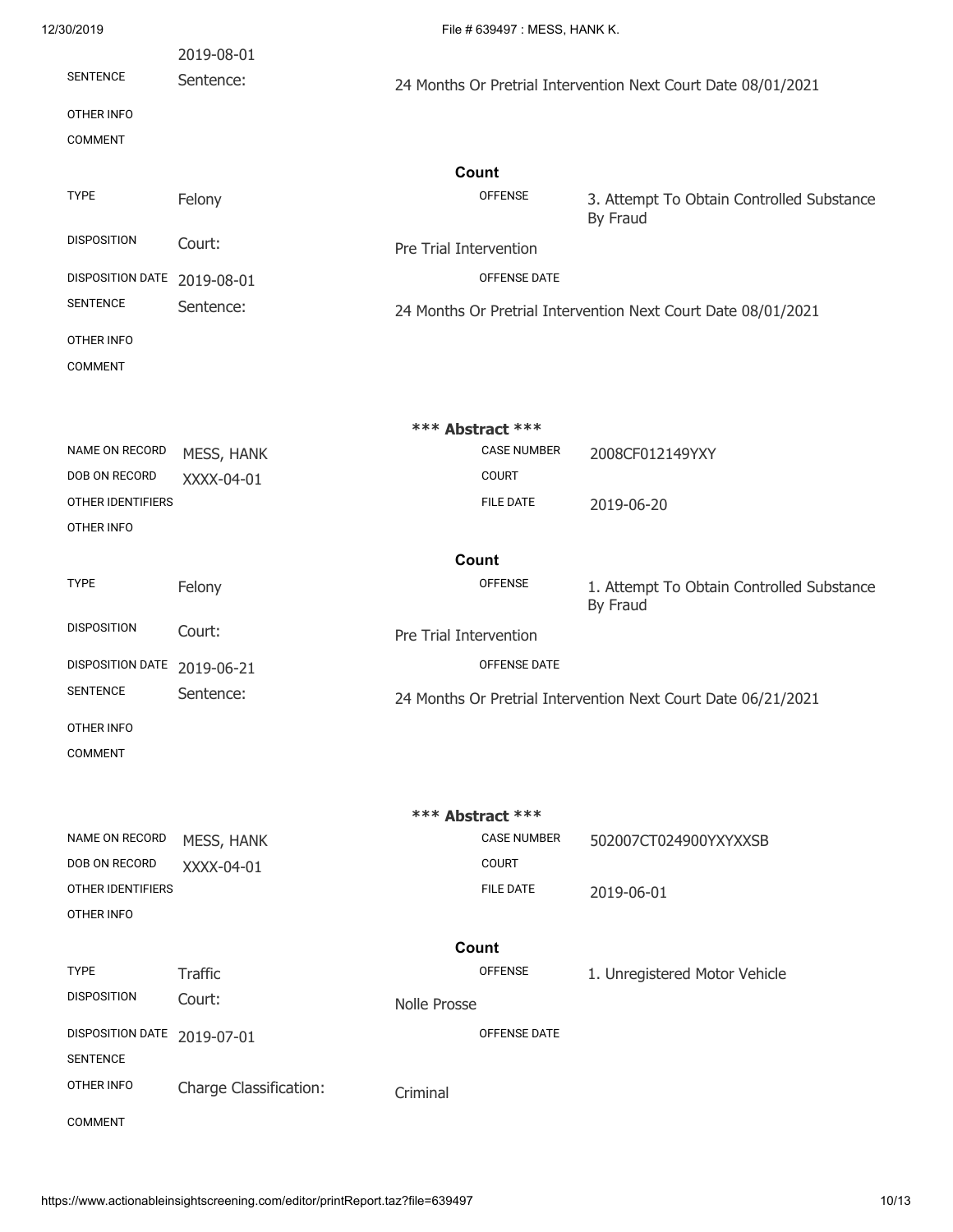#### 12/30/2019 File # 639497 : MESS, HANK K.

WARNING: Based on the information provided Peopletrail searched for public records in the sources referenced herein for criminal history information as permitted by federal and state law. 'Records Found' means that our researchers found a record(s) in that jurisdiction that matched the personal identifiers (i.e., Name, SSN, Date of Birth, Address) listed for the subject in the above abstract. Peopletrail does not guarantee the accuracy or truthfulness of the information as to the subject of the investigation, but only that it is accurately copied from public records. Information generated as a result of identity theft, including evidence of criminal activity, may be inaccurately associated with the consumer who is the subject of this report. Further investigation into additional jurisdictions, or utilization of additional identifying information, may be warranted. Please call for assistance.

|                         | <b>Federal Criminal Records Search</b>  |                     |                                                                                                 |  |  |
|-------------------------|-----------------------------------------|---------------------|-------------------------------------------------------------------------------------------------|--|--|
| <b>RESULTS</b>          | <b>Records Found</b>                    |                     |                                                                                                 |  |  |
| <b>NAME SEARCHED</b>    | MESS, HANK K.                           | <b>SEARCH DATE</b>  | 12-30-2019 2:19 PM MST                                                                          |  |  |
| <b>DOB SEARCHED</b>     | 01-01-XXXX                              | <b>SEARCH SCOPE</b> | 7 Years                                                                                         |  |  |
| <b>JURISDICTION</b>     | <b>NATIONWIDE</b>                       |                     |                                                                                                 |  |  |
|                         |                                         | *** Abstract ***    |                                                                                                 |  |  |
| NAME ON RECORD          | <b>Hank Mess</b>                        | <b>CASE NUMBER</b>  | 00321-RNC-10-ABF                                                                                |  |  |
| DOB ON RECORD           | XXXX-04-27                              | <b>COURT</b>        | Jurisdiction: DISTRICT OF CONNECTICUT;<br>Court: U.S. District Court District of<br>Connecticut |  |  |
| OTHER IDENTIFIERS       | Hair Color: Brown; Height: 5' 7"        | <b>FILE DATE</b>    | 2019-06-02                                                                                      |  |  |
| OTHER INFO              | Alias: Tommy Mess                       |                     |                                                                                                 |  |  |
|                         |                                         | Count               |                                                                                                 |  |  |
| <b>TYPE</b>             | Felony                                  | <b>OFFENSE</b>      | Citation: 18:922G.F / UNLAWFUL<br>TRANSPORT OF FIREARMS, ETC. and 924<br>(29)                   |  |  |
| <b>DISPOSITION</b>      | Guilty                                  |                     |                                                                                                 |  |  |
| DISPOSITION DATE        | 2019-07-02                              | <b>OFFENSE DATE</b> | 2019-06-02                                                                                      |  |  |
| <b>SENTENCE</b>         | Prison: 24 months; Probation: 17 months |                     |                                                                                                 |  |  |
| <b>COMMENT</b>          |                                         |                     |                                                                                                 |  |  |
|                         |                                         |                     |                                                                                                 |  |  |
|                         |                                         | *** Abstract ***    |                                                                                                 |  |  |
| NAME ON RECORD          | <b>Hank Mess</b>                        | <b>CASE NUMBER</b>  | 00320-HBF-123876                                                                                |  |  |
| DOB ON RECORD           | XXXX-04-27                              | <b>COURT</b>        | Jurisdiction: DISTRICT OF CONNECTICUT;<br>Court: U.S. District Court District of<br>Connecticut |  |  |
| OTHER IDENTIFIERS       | Hair Color: Brown; Height: 5' 7"        | <b>FILE DATE</b>    | 2019-06-02                                                                                      |  |  |
| OTHER INFO              | Alias: Tommy Mess                       |                     |                                                                                                 |  |  |
|                         |                                         | Count               |                                                                                                 |  |  |
| <b>TYPE</b>             | Misdemeanor                             | <b>OFFENSE</b>      | Citation: 12.2345 M / Jaywalking                                                                |  |  |
| <b>DISPOSITION</b>      | Guilty                                  |                     |                                                                                                 |  |  |
| <b>DISPOSITION DATE</b> |                                         | OFFENSE DATE        | 2019-06-02                                                                                      |  |  |
| <b>SENTENCE</b>         | Fine: \$450.00                          |                     |                                                                                                 |  |  |
| <b>COMMENT</b>          |                                         |                     |                                                                                                 |  |  |
|                         |                                         | Count               |                                                                                                 |  |  |
| <b>TYPE</b>             | Misdemeanor                             | <b>OFFENSE</b>      | Citation: 12.0001 L / Littering                                                                 |  |  |
| <b>DISPOSITION</b>      | Guilty                                  |                     |                                                                                                 |  |  |
| <b>DISPOSITION DATE</b> |                                         | OFFENSE DATE        | 2019-06-02                                                                                      |  |  |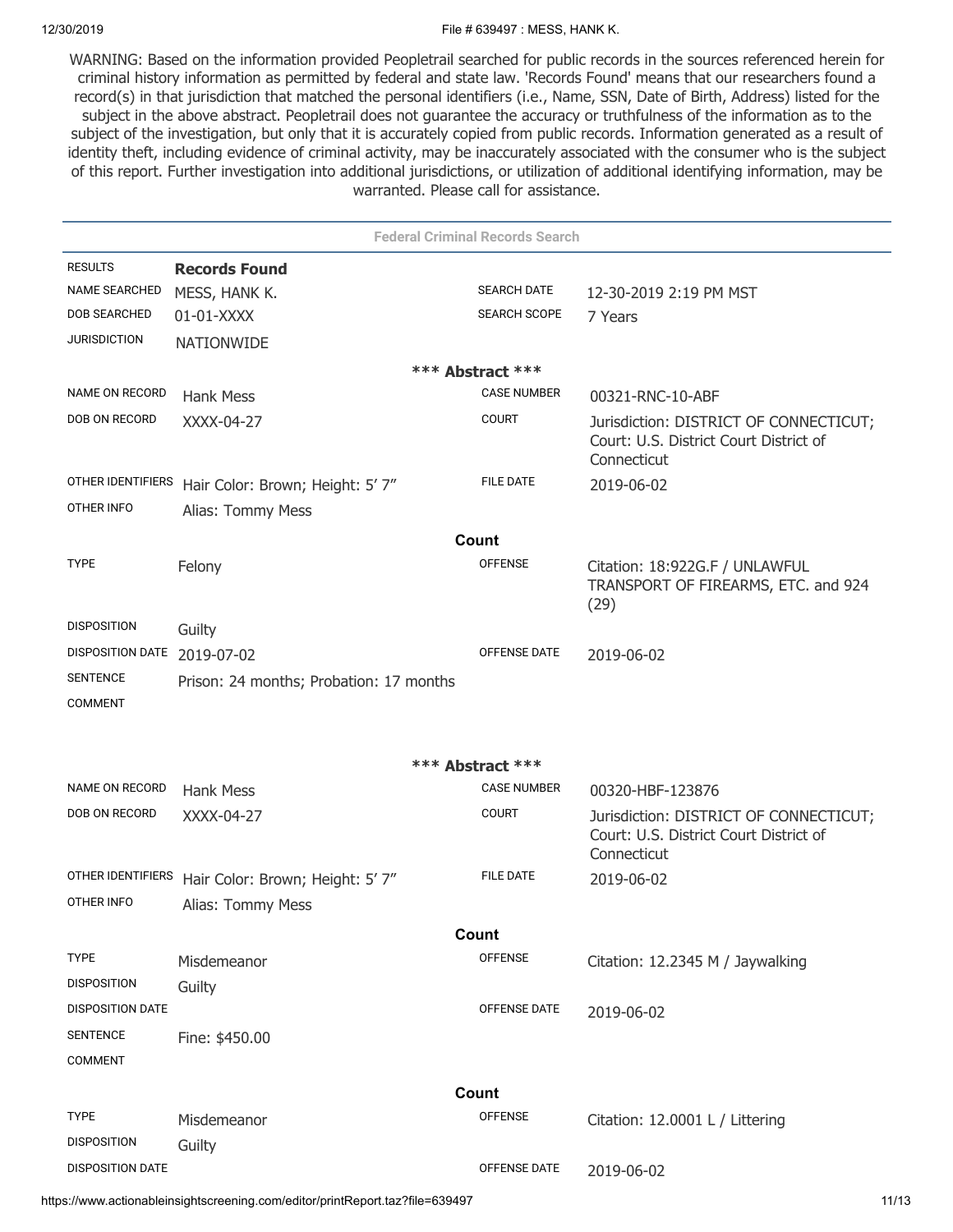SENTENCE Fine: \$50.00 COMMENT

WARNING: Based on the information provided Peopletrail searched for public records in the sources referenced herein for criminal history information as permitted by federal and state law. 'Records Found' means that our researchers found a record(s) in that jurisdiction that matched the personal identifiers (i.e., Name, SSN, Date of Birth, Address) listed for the subject in the above abstract. Peopletrail does not guarantee the accuracy or truthfulness of the information as to the subject of the investigation, but only that it is accurately copied from public records. Information generated as a result of identity theft, including evidence of criminal activity, may be inaccurately associated with the consumer who is the subject of this report. Further investigation into additional jurisdictions, or utilization of additional identifying information, may be warranted. Please call for assistance.

**National Database Search (Alias Included)**

RESULTS **Pending** NAME SEARCHED MESS, HANK K. SEARCH DATE 12-30-2019 2:19 PM MST DOB SEARCHED 01-01-XXXX JURISDICTION NATIONWIDE NAME VARIATION(S) SEARCHED MESS HANK; HANK MESS; HANK M MESS JURISDICTION(S) SEARCHED

The search you have selected is a search of our criminal database(s) and may not represent 100% coverage of all criminal records in all jurisdictions and/or sources. Coverage details available upon request.

PENDING NOTES

| <b>Credentials</b>    |                             |              |                    |                        |  |
|-----------------------|-----------------------------|--------------|--------------------|------------------------|--|
|                       | <b>Motor Vehicle Report</b> |              |                    |                        |  |
| <b>RESULTS</b>        | <b>License Found</b>        |              |                    |                        |  |
| <b>STATE OF ISSUE</b> | Utah                        |              | <b>SEARCH DATE</b> | 12-30-2019 2:19 PM MST |  |
| <b>LICENSE NUMBER</b> | 1234XXXXX                   |              |                    |                        |  |
| License Number:       |                             | E78904321    |                    |                        |  |
| License State:        |                             | <b>NE</b>    |                    |                        |  |
| Full Name:            |                             | MESS, HANK   |                    |                        |  |
| DOB:                  |                             | XXXX-06-01   |                    |                        |  |
| SSN:                  |                             | XXX-XX-3333  |                    |                        |  |
| Gender:               |                             | <b>MALE</b>  |                    |                        |  |
| Height:               |                             | 59           |                    |                        |  |
| Weight:               |                             | 165          |                    |                        |  |
| Eye Color:            |                             | <b>BROWN</b> |                    |                        |  |
| License Number:       |                             | E78904321    |                    |                        |  |
| License State:        |                             | <b>NE</b>    |                    |                        |  |
| Full Name:            |                             | KLEEN, JOE   |                    |                        |  |
| DOB:                  |                             | XXXX-06-01   |                    |                        |  |
| SSN:                  |                             | XXX-XX-3333  |                    |                        |  |
| Gender:               |                             | <b>MALE</b>  |                    |                        |  |
| Height:               |                             | 59           |                    |                        |  |

## WARNING: Search Pending.

https://www.actionableinsightscreening.com/editor/printReport.taz?file=639497 12/13